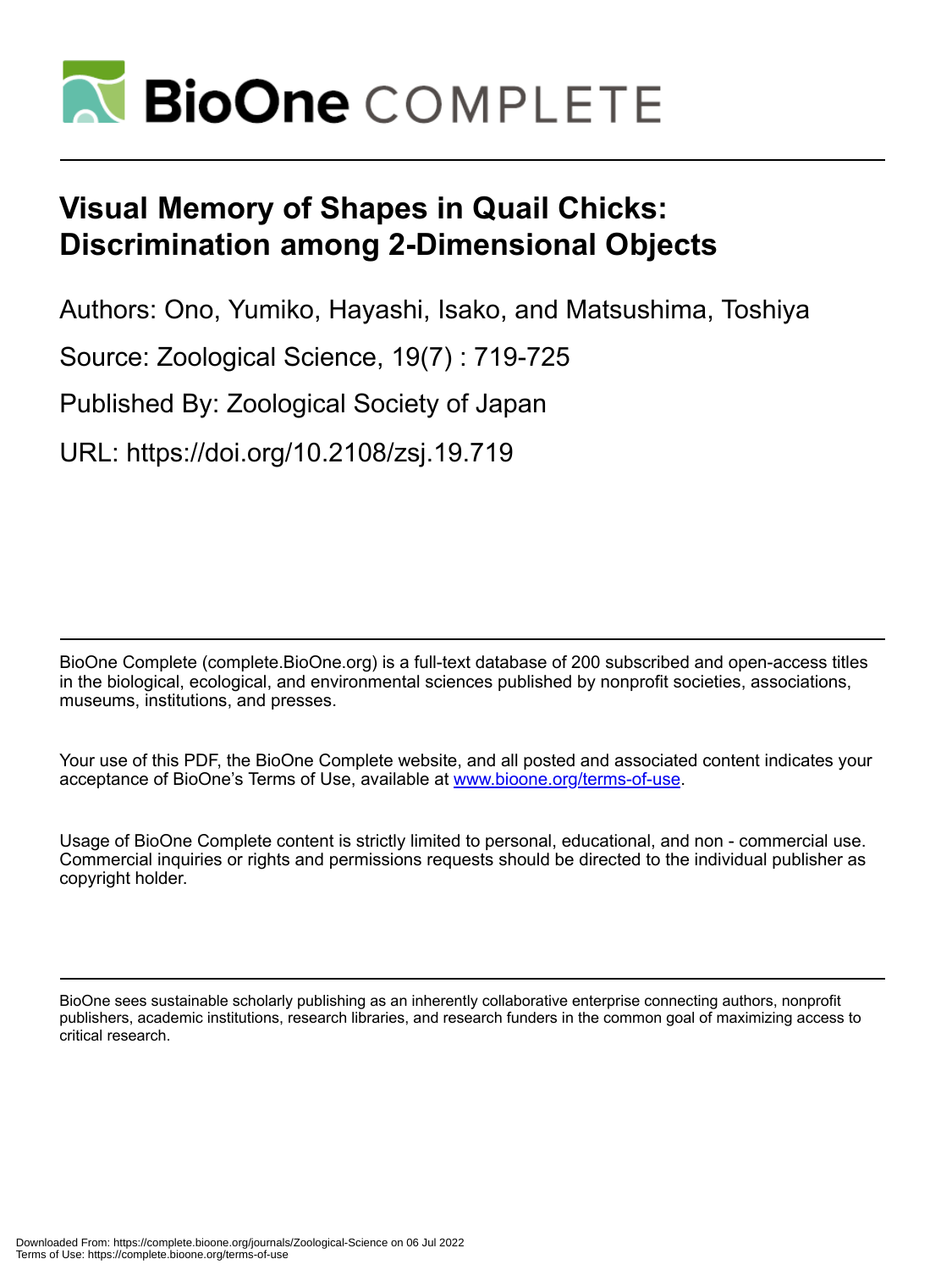# **Visual Memory of Shapes in Quail Chicks: Discrimination among 2-Dimensional Objects**

Yumiko Ono, Isako Hayashi and Toshiya Matsushima\*

*Laboratory of Animal Information Biology, Graduate School of Bioagricultural Sciences, Nagoya University, Nagoya 464-8601, Japan*

**ABSTRACT**—Newly hatched chicks spontaneously peck at conspicuous objects, and soon learn to discriminate between edible food particles and inedible objects. To examine whether this discrimination is based on a chick's ability to memorize objects by shape cues, we analyzed the pecking behavior. One- to 3-day old quail chicks (*Coturnix japonica*) were presented with dry objects of different shapes (*ball, disk, triangle* and *T-shape*) of similar size (4 mm) and color (green). Habituation occurred after repeated presentation of any one of these objects (duration: 30 sec; interval: 4 min). When chicks showed significantly more pecks at a novel object (dishabituation), we assumed that chicks had memorized the habituated shapes and distinguished the novel object. Chicks did not show dishabituation between a *ball* and a *disk*. On the other hand, chicks discriminated a *triangle* or *T-shape* from the memorized image of *disk*, but did not memorize either *triangle* or *T-shape* by its shape. Similarly, chicks did not memorize the size of disks as a reference for subsequent pecking behavior. Chicks proved to have a limited ability to memorize shape and size cues for selective pecking behavior, in strong contrast to their accurate memorization of colors.

**Keywords**: bird, memory, imprinting, passive avoidance, reinforcement learning

#### **INTRODUCTION**

Newly hatched chicks of precocial birds have an innate tendency to peck at small conspicuous objects such as bright and colorful beads. When the object is edible or positively rewarding, the chick will subsequently show enhanced pecking that is often followed by biting and swallowing. When the object is not edible or not rewarding at all, the chick will become habituated to the object and gradually cease pecking. When the object tastes bitter, on the other hand, the chick will learn to avoid similar objects after a single experience of the bad-tasting bead. A variety of learning tasks have been developed based on these tendencies of chicks, i.e., one-trial passive avoidance task (Cherkin 1969, Rose SPR 1991), visual habituation (Aoki *et al*. 2000, Sakai *et al*. 2000), and rewarded GO / NO-GO task (Yanagihara *et al*. 2001).

Color is thought to be one of the dominant cues for the visual categorization of objects. Osorio and his colleagues (1999) have shown that chicks form accurate memories of color. In the passive avoidance learning paradigm, chicks precisely memorized the coloration of a bitter tasting bead even without any differential pre-training experiences (Aoki

 $*$  Corresponding author: Tel.  $+81-52-789-4081$ ; FAX. +81-52-789-4012. E-mail: matusima@agr.nagoya-u.ac.jp

*et al*. 2000). Similar precision in the memorization of color has been documented with a water-reinforced GO pecking task, where chicks learned the cues of appetizing objects (Izawa *et al*. 2001).

Other non-color cues have also been suggested in chicks. A localized brain lesion is reported to cause color blindness, while preserving chicks' ability to avoid the bittertasting bead (Patterson and Rose 1992). The ablated region (intermediate medial hyperstriatum ventrale, or IMHV) in the dorsal telencephalon is thought to be critical in both passive avoidance task (Rose SPR 1991) and imprinting (Horn 1985, Horn 1998)). Patterson and Rose (1992) have argued that the IMHV is responsible specifically for the visual association of colors and selective avoidance, whereas the ablated chicks could avoid the bitter-tasting object on the basis of non-color cues such as shape or size. However, so far there has been no evidence directly supporting that chicks memorize shape cues for the visual categorization of objects. The purpose of the present study was to determine whether and how shapes could serve as significant visual cues for chicks to recognize objects. The results of this study support our preliminary data (Sakai *et al*. 2000), which suggested that chicks are innately predisposed to memorize a limited class of shapes such as balls or disks, and discriminate other shapes in reference to these memorized circular images.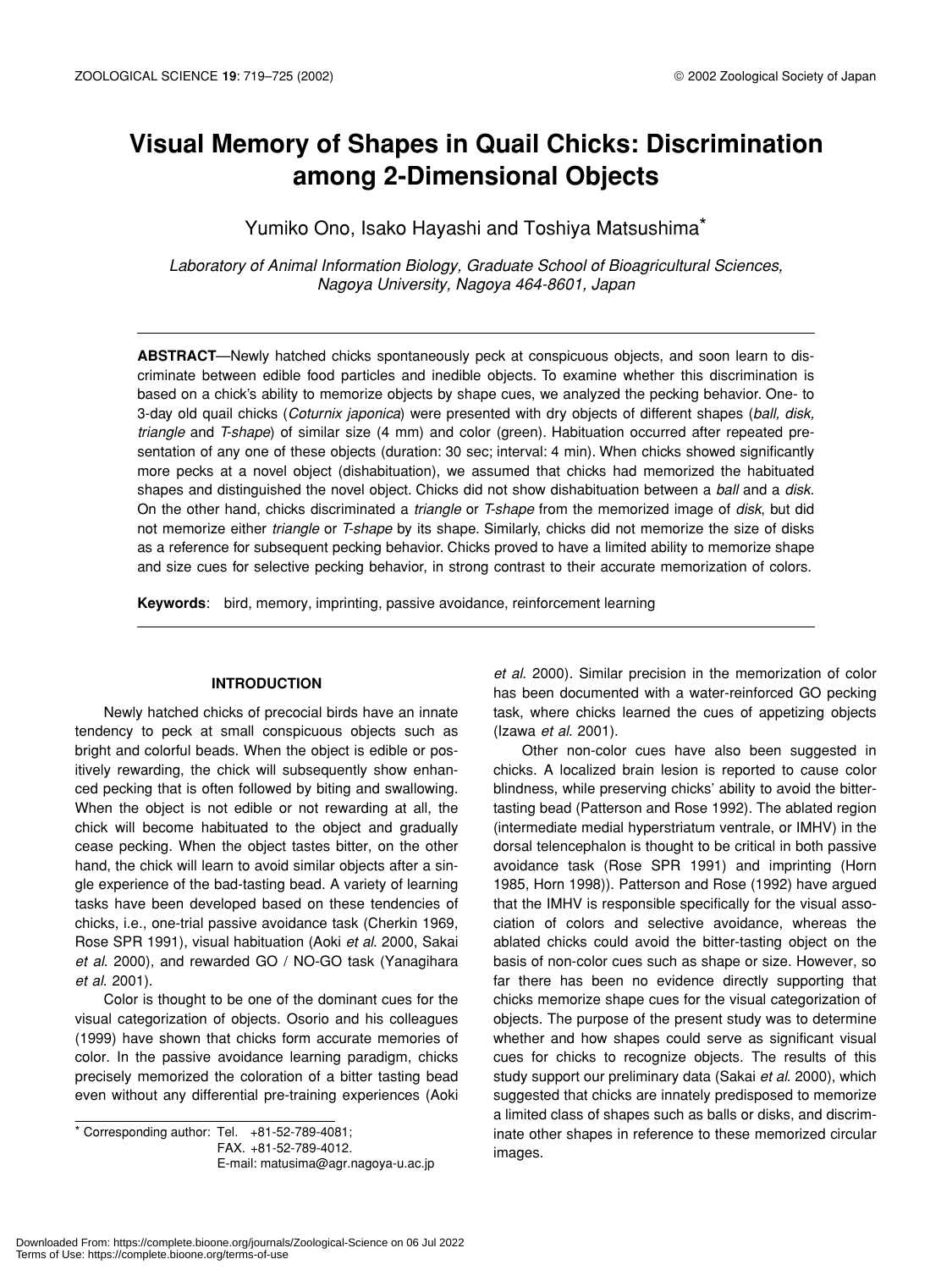#### **MATERIALS AND METHODS**

#### **Subjects and housing conditions**

Newly hatched quail chicks (*Coturmix japonica*) were used. Fertilized eggs were obtained from a commercial supplier, and incubated in a dark incubator kept at 37.7°C. Chicks were left in the incubator for about 24 hr after hatching. Afterwards, healthy chicks were labeled with leg rings and randomly paired in small transparent plastic cages (13×9 cm<sup>2</sup>, 9 cm high). The cages were kept in a breeder that was illuminated by dim white light (35–80 lux, 12 L: 12 D), highly moisturized and kept at a controlled temperature between 31–35°C. The chicks were given a petri dish containing a watersoaked sponge and allowed to drink freely. From 48 hr post-hatch, chicks were also given quail mash food. In this study, experiments were performed at 24–72 hr post-hacth.

#### **Visual objects for discrimination**

Six objects were used, i.e., 4 of different shapes and 2 of different sizes (Fig.1 C). Objects were presented in the orientation shown in Fig. 1C, and not rotated along the bar axis. The surface of objects was painted green (type X-28 acrylic paint; Tamiya Co., Japan), and the objects were glued to transparent plastic rods (1.5 mm in diameter). The ball was a 3-dimensional plastic sphere. A *disk, triangle* and *T-shape* were made of 1.0 mm thick acrylic film. When compared among these shapes, number of pecks did not significantly differ upon the first encounter (1st trials in Fig. 3A, B, and C), thus suggesting that chicks did not have an innate biased to peck at specific shapes. Disks of two other sizes, one smaller  $(x \frac{1}{a})$ *2 disk*, or 2.8 mm in diameter) and another larger (× *2 disk*, or 5.6 mm in diameter) were also made of the same film. One of these objects was presented through a hole on the wall. The orientation of the objects was fixed as illustrated in Fig. 1C, and not rotated

along the rod axis. Note that the *ball* gives an invariant disk image on the retina irrespective of the chick's viewpoint, while the image of the other objects would vary depending on the angle from which they are viewed. The surface area of these objects was as follows; *disk*: 12.6 mm<sup>2</sup> , *triangle*: 6.9 mm<sup>2</sup> , *T-shape*: 7.0 mm<sup>2</sup> , × *1/2 disk*: 6.2 mm<sup>2</sup>, and  $\times$  2 disk: 24.6 mm<sup>2</sup>, respectively.

#### **General procedure of tests**

The subject chick was always paired with another "soother" chick to suppress distress calling by the subject (Hayashi *et al*. 2001). During experiments, the pair was placed in a chamber  $(15\times11 \text{ cm}^2, 18.5 \text{ cm}$  high) within a cabinet (Fig.1A). One sidewall of the cabinet was equipped with a transparent acrylic window. The inside of the cabinet was illuminated (ca. 1,080 lux) and thermocontrolled at 30±1°C (Fig. 1C). Before each session, the chicks were given 3 min in the box for acclimation. The subject was then separated from the "soother" chick by a transparent acrylic plate, and left for another 3 min. The plate was used in order to suppress social facilitation of pecking by the "soother". The subject chick was thereafter examined for its preference in pecking behavior. Test objects were presented at 4 min intervals. The object was left for up to 4 min until the chick turned to or approached the object; if a chick failed to turn to / approach the object, it was excluded. The number of pecks was counted during a 30 sec period starting from the first turn or approach. Objects were manipulated by an experimenter, and presented by hand through a small hole (7.0 mm in diameter) in the wall of the chamber located 3.0 cm above the floor. Dry objects were used in all experiments. The objects were presented one at a time. The object was in a fixed orientation, and not rotated along the rod axis. The behavior of the chicks was observed through a Plexiglas one-way window of the chamber. Mann-Whitney's U-test was used to compare two independent sets of data.



**Fig. 1.** A: Schematic illustration of the experimental setup. B: Photograph of a subject quail chick. C: Frontal views of objects used in this study.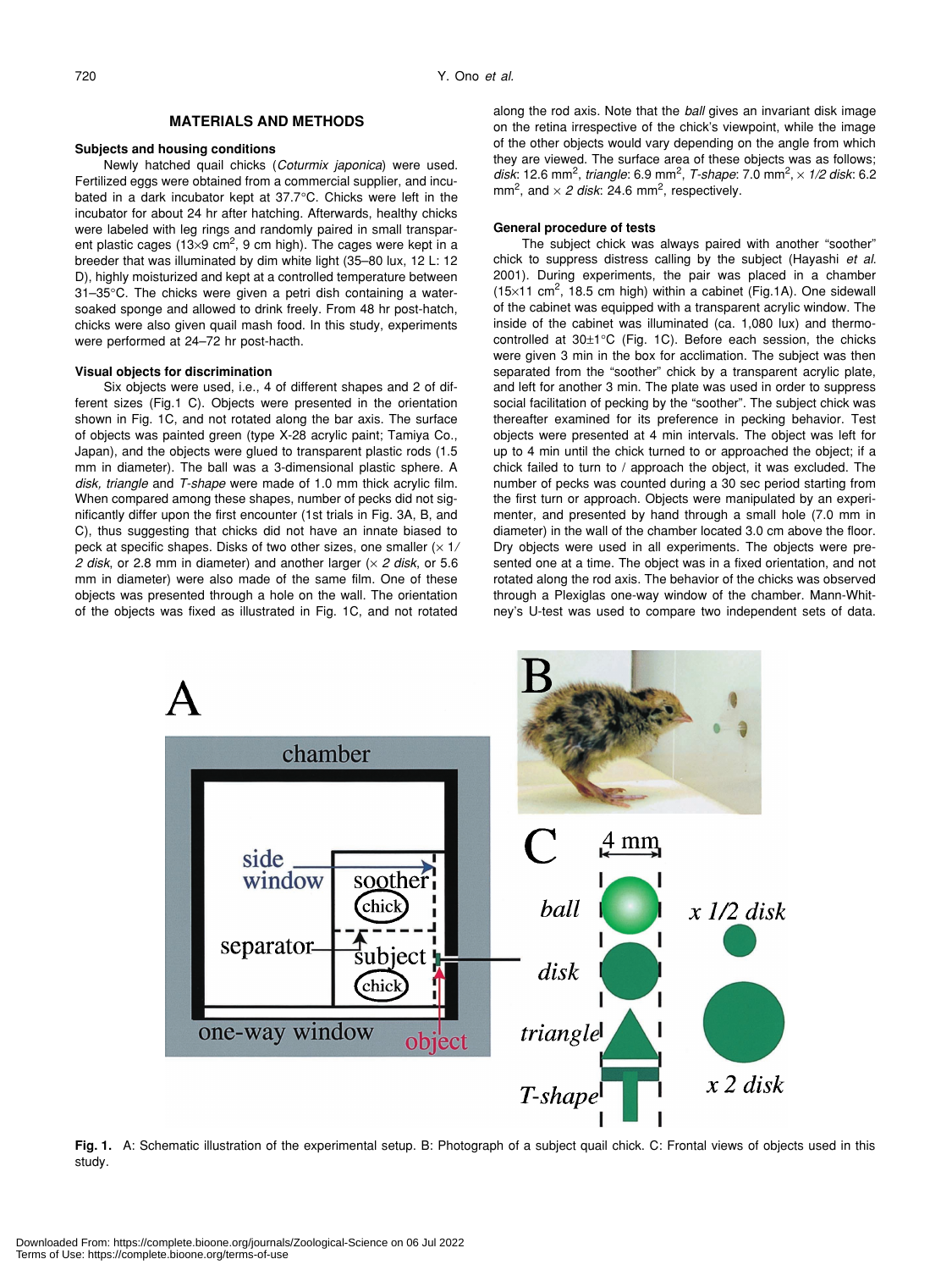Sign test was used to compare the actual number of pecks (the 4th [Fig. 2, 3, 5], or the 7th [Fig. 4]) with expected number (average of the 3rd and the 5th [Fig. 2, 3, 5], or average of the 6th and the 8th [Fig. 4]). The level of significance was set at 0.05 or below.

#### **RESULTS**

# **Chicks did not visually discriminate between ball and disk**

What mental images could chicks make upon pecking at a 3-dimensional *ball*? On the retina, the *ball* may give a disk-shaped image similar to the 2-dimensional *disk*. Otherwise, chicks may discriminate between these two objects based on differences such as surface shading and texture. Another possibility is that chicks rely on the tactile sensation caused by direct touch of the beak, and distinguish objects of different physical properties. The following three experimental groups were designed in order to differentiate among these possibilities.

Chick pairs were randomly assigned into 3 groups, and subject chicks were given 5 successive presentations. The same object was presented in the 1st to the 5th trials, except for the 4th trial when a different object was presented. These 3 groups are as follows:

Group 1: *ball - ball - ball - disk - ball* (without the side window)

Group 2: *ball - ball - ball - disk - ball* (with the side window)

Group 3: *disk - disk - disk - ball - disk* (with the side window)

Without the side window, chicks pecked directly at the object, and often bit and pulled it in attempts to eat it. With the side window, on the other hand, chicks did not peck at the objects directly. Instead, they pecked at the point on the acrylic plate where the test object was presented. No specific tactile cues could be obtained (see Fig. 1B). In addition, the side window prevented chicks from approaching and watching objects from the side, so that the retinal image of the object remained relatively unvaried.

Without the side window (group 1), chicks habituated to a *ball* from the 1st to the 3rd trials, and showed a dishabituated pecking at a *disk* (the 4th trial in Fig. 2A), suggesting that chicks discriminate between *ball* and *disc*. With the side window, therefore without any specific tactile cues available, chicks showed a similarly habituated pecking from the 1st to the 3rd trials. However, they did not show a dishabituation to the novel object presented in the 4th trial (group 2 and 3) (Fig. 2B). A comparison of groups 2 and 3 revealed no significant difference in the number of pecks between corresponding trials (1st, 2nd, 3rd, and 5th), suggesting no biased preference between the *ball* and *disk*. Chicks might have ignored 3-dimensional visual cues such as binocular disparity and surface texture of the objects. The 2-dimensional visual cue of the outline may thus be critical for visual discrimination of objects. In the next experiment, we examined whether chicks could discriminate between a circular



**Fig. 2.** With visual cues alone, chicks did not discriminate between the 3-dimensional *ball* and the 2-dimensional *disk* of the same size. The number of pecks (ordinate; mean±S.E.M.) during 30 sec was plotted against the trial number (abscissa). The presentation procedure is illustrated in the inset diagrams. Filled circles denote *ball*, and open circles *disk*. The *n* indicates the number of chick pairs used in each group. A: Without the transparent side window, chicks showed significant dishabituation to the *disk* after being habituated to the *ball*. The number of pecks in the 4th trial was significantly greater than the expected value (average of the 3rd and the 5th) with *p*=0.038. B: With the side window, however, chicks did not show dishabituated pecking in either group. No significant difference was found compared with the expected value (i.e., average of the 3rd and the 5th trials) (*ns*); Signed rank test (p>0.05). No significant difference was found between group 2 and 3 (*NS*); Mann-Whitney's U-test (p>0.05). Results of similar statistical tests are also shown in the following figures.

object (*disk*) and other objects with distinct outlines (*triangle* and *T-shape*).

# **Chicks discriminated triangle and T-shape from a memorized image of disk**

In the next step, we examined the discrimination between *disk* and *T-shape* (Fig. 3A) in the following 2 groups:

Group 4: *disk - disk - disk - T - disk*

Group 5: *T - T - T - disk - T*

In this and the following experiments, the subject chick was separated from the object by a side window. After being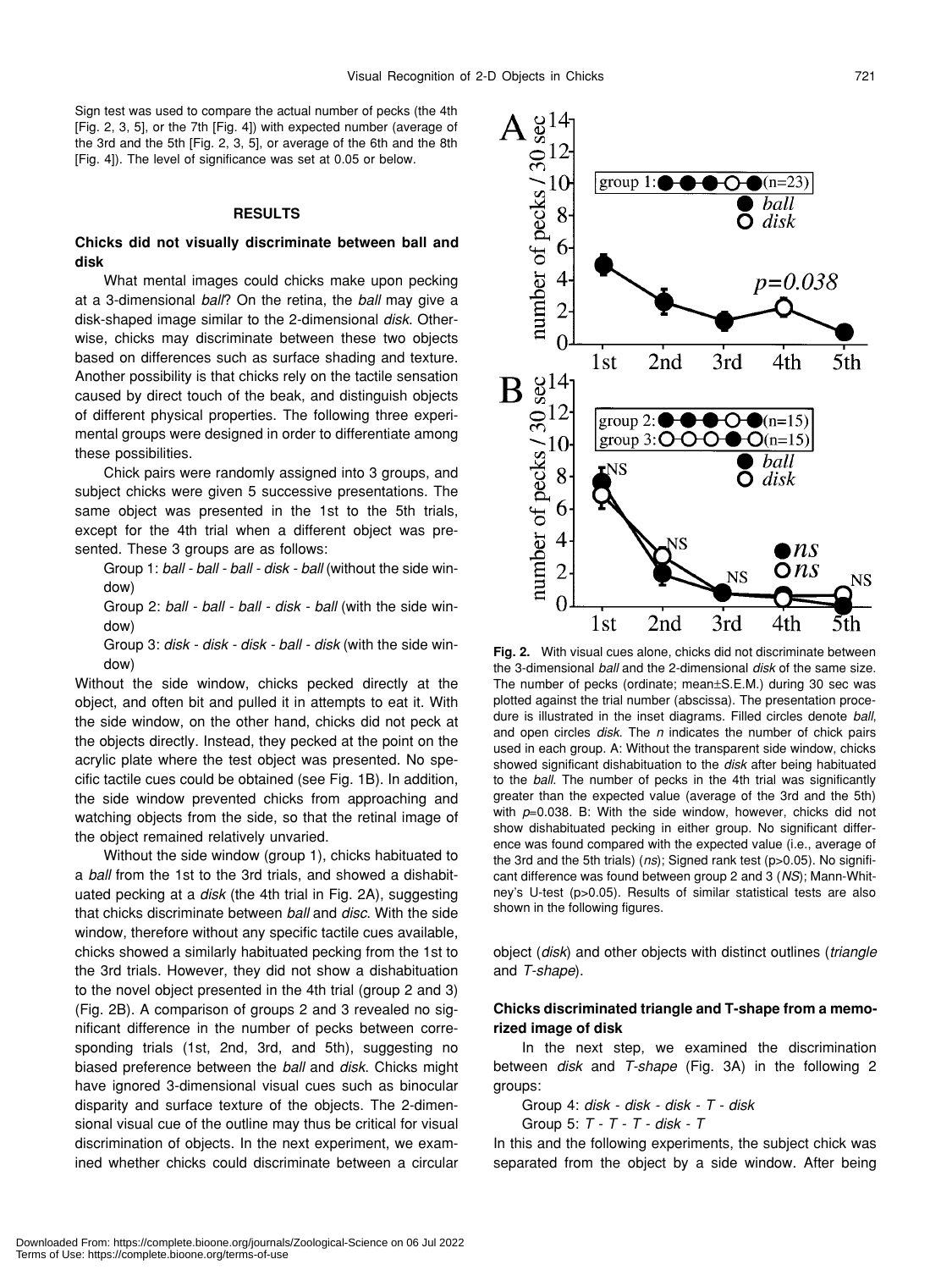

**Fig. 3.** Chicks discriminated the *triangle* and *T-shape* from the *disk*. A: After being habituated to the *disk*, chicks showed significant dishabituation to the *T-shape* (group 4). In group 5, where an opposite combination was examined, chicks failed to show dishabituation to the *disk* after the *T-shape* (*ns*). Between the two groups, the number of pecks did not differ between corresponding trials (*NS*; 1st, 2nd, 3rd, and 5th). B: Similar results were obtained between the *disk* and *triangle*, although the degree of dishabituation was weaker for the *triangle* than the *T-shape* shown in A. C: Chicks did not show dishabituation between the *triangle* and *T-shape* (*ns*).

habituated to a *disk*, chicks showed a clear dishabituation to a *T-shape* (group 4). However, in group 5 where an opposite combination was examined, chicks did not show dishabituation to a *disk*. No biased preferences were found between the two objects in the 1st to the 3rd, and the 5th trials. The apparent asymmetry between these objects suggests that chicks can memorize the *disk* shape and distinguish the *Tshape*, whereas they can not memorize the T-shape object by its shape.

Similar results were obtained between *disk* and *triangle* (Fig. 3B) in 2 other experimental groups:

Group 6: *disk - disk - disk - triangle - disk*

Group 7: *triangle - triangle - triangle - disk - triangle* A comparison between groups 4 and 6 showed that the degree of dishabituation in the 4th trial was much weaker for the *triangle* (group 6) than the *T-shape* (group 4) (Mann-Whitney's U-test: p < 0.01). The *T-shape* might be perceived as more distinctively different than the *triangle* from the *disk*.

We compared the triangle and *T-shape* (Fig. 3C) directly in the following 2 groups:

Group 8: *triangle - triangle - triangle - T - triangle* Group 9: *T - T - T - triangle - T*

Dishabituation did not occur in either group. Under these conditions, chicks did not discriminate between these two objects, both of which were composed of straight lines and edges. How do chicks distinguish between the *triangle* and the *T-shape*, if chicks were tested after they had successfully discriminated these objects from the *disk*? Once they have learned to discriminate objects by shape, chicks might pay specific attention to the shape cue. In the next experiment, we thus examined the effects of preceding experiences.

# **Chicks discriminated T-shape from triangle, once they were habituated to disk**

Chicks were initially habituated to a *disk* in 3 successive trials, and then tested according to the same procedures as in groups 8 and 9. Eight successive presentations were thus given. These groups are as follows:



**Fig. 4.** Effects of prior experiences of the *disk* on the discrimination between the *triangle* and *T-shape*. A: After habituation to the *triangle* in the 4th to the 6th trials, chicks showed a significant dishabituation to the *T-shape* in the 7th trial (*p*=0.019). B: After habituation to the *T-shape*, chicks failed to show a dishabituation to the *triangle* in the 7th trial (*ns*).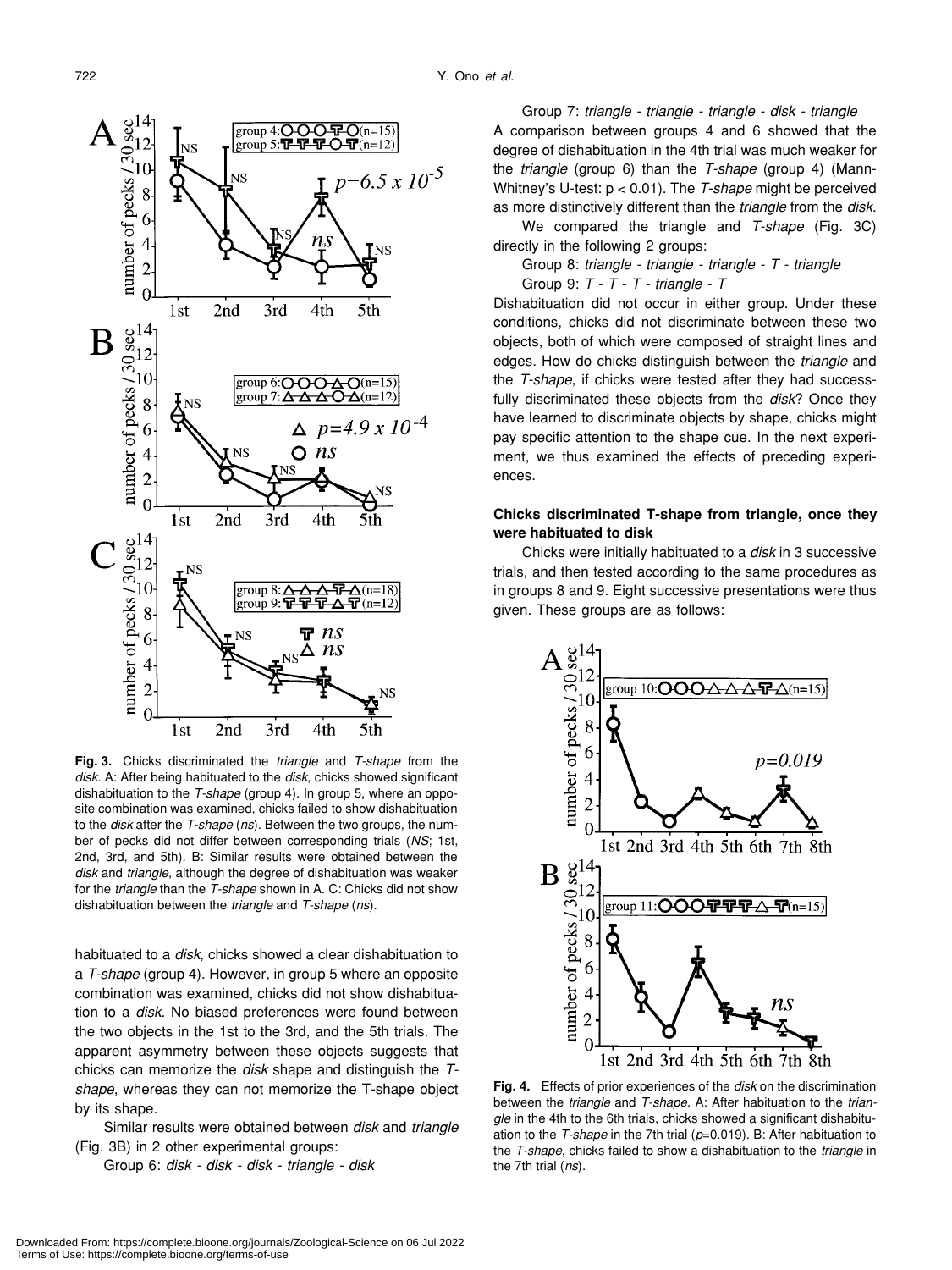*disk*

Group 10: *disk - disk - disk - triangle - triangle - triangle - T - triangle*

Group 11: *disk - disk - disk - T - T - T - triangle - T* In group 10 (Fig. 4A), chicks clearly showed dishabituation to the *T-shape* in the 7th trial, in contrast to group 8 (Fig.3C). In group 11 (Fig. 4B), on the other hand, chicks did not show significant dishabituation to the *triangle* after the *T-shape*, similar to the findings with group 9. In the 4th trial, i.e., after 3 successive trials using the *disk*, chicks showed significantly more pecks at the *triangle* (group 10) than the *Tshape* (group11) (p = 0.012; Mann-Whitney's U-test).



**Fig. 5.** Chicks discriminated among disks of different sizes, though loosely. A: Dishabituation did not occur between the *disk* and  $\times$  2 *disk*. B: There was also no dishabituation between the × and × *1/2 disk*. C: After being habituated to the × *2 disk*, chicks showed dishabituated pecking at the × *1/2 disk*. However, chicks did not show dishabituation to the  $\times$  *2 disk* after the  $\times$  1/2 disk. Note that smaller objects tended to induce more pecks in the first trial. Comparisons between groups by Mann-Whitney's U-test; \*: p < 0.05, \*\*: p < 0.01, *NS*: *p* ≥ 0.05.

# **Chicks discriminated objects of different sizes, though they did not memorize the size as a significant cue**

Both the *triangle* and *T-shape* had a smaller surface area than the *disk*, and chicks might have discriminated between these objects not by their shapes, but by the different sizes. As the final step in this series of experiments, we examined whether a size cue could be critical. To avoid complications, disks of 3 different sizes were used in the following 6 experimental groups:

Group 12: *disk - disk - disk -* × *2 disk - disk* Group 13: × *2 disk -* × *2 disk -* × *2 disk - disk -* × *2 disk* Group 14: × *1/2 disk -* × *1/2 disk -* × *1/2 disk - disk-* × *1/2 disk* Group 15: *disk - disk - disk -* × *1/2 disk - disk* Group 16: × *1/2 disk -* × *1/2 disk -* × *1/2 disk -* × *2 disk-* × *1/2 disk* Group 17: × *2 disk -* × *2 disk -* × *2 disk - 1/2 disk -* × *2*

In groups using the *disk* and  $\times$  2 *disk* (groups 12 and 13), dishabituation did not occur irrespective of the order of presentations (Fig. 5A). In the 4th trial of group 12 (× *2 disk*), chicks pecked significantly less than the average of the 3rd and the 5th trials (p=0.046). This is probably due to the significantly different habituation to these objects: the asterisk in the 3rd trial between groups 12 and 13 (Fig. 5A). Similar results were obtained between the × *1/2 disk* and disk (groups 14 and 15), as shown in Fig. 5B. In the 1st trial, chicks pecked significantly more at the × *1/2 disk* than at the *disk*, indicating a clear preference for smaller objects. Between the  $\times$  1/2 disk and  $\times$  2 disk (groups 16 and 17), similarly, a clear dishabituation did not occur (Fig. 5C). After repeatly pecking at the  $\times$  1/2 disk, chicks did not show dishabituation at the  $\times$  2 disk; however, dishabituation occurred with the  $\times$  1/2 disk after the  $\times$  2 disk. In the 1st to the 3rd trial, the group 17 chicks pecked more than the group 16 chicks, again indicating chicks' preference for smaller objects.

#### **DISCUSSION**

The results obtained in this study are summarized in Fig. 6. Using visual cues alone, chicks did not discriminate between the *ball* (3-D object) and *disk* (2-D object), both of which should give rise to a similar circular image on the retina (Fig. 2). Chicks could distinguish the other shapes (*triangle* and *T-shape*) from the memorized image of the *disk* (Fig. 3A, B). Most probably, chicks were concerned with whether the outline of the object was composed of curves (*disk*) or lines and edges (*triangle* and *T-shape*). When the *triangle* and *T-shape* were compared directly, however, chicks did not show dishabituated pecking (Fig. 3C). On the other hand, when tested after being habituated to the *disk*, chicks showed dishabituated pecking at the *T-shape* after the *triangle* (Fig. 4A), but not with the reverse order (Fig. 4B). Finally, chicks distinctively pecked at disks of different sizes (Fig. 5). All the results obtained in the present study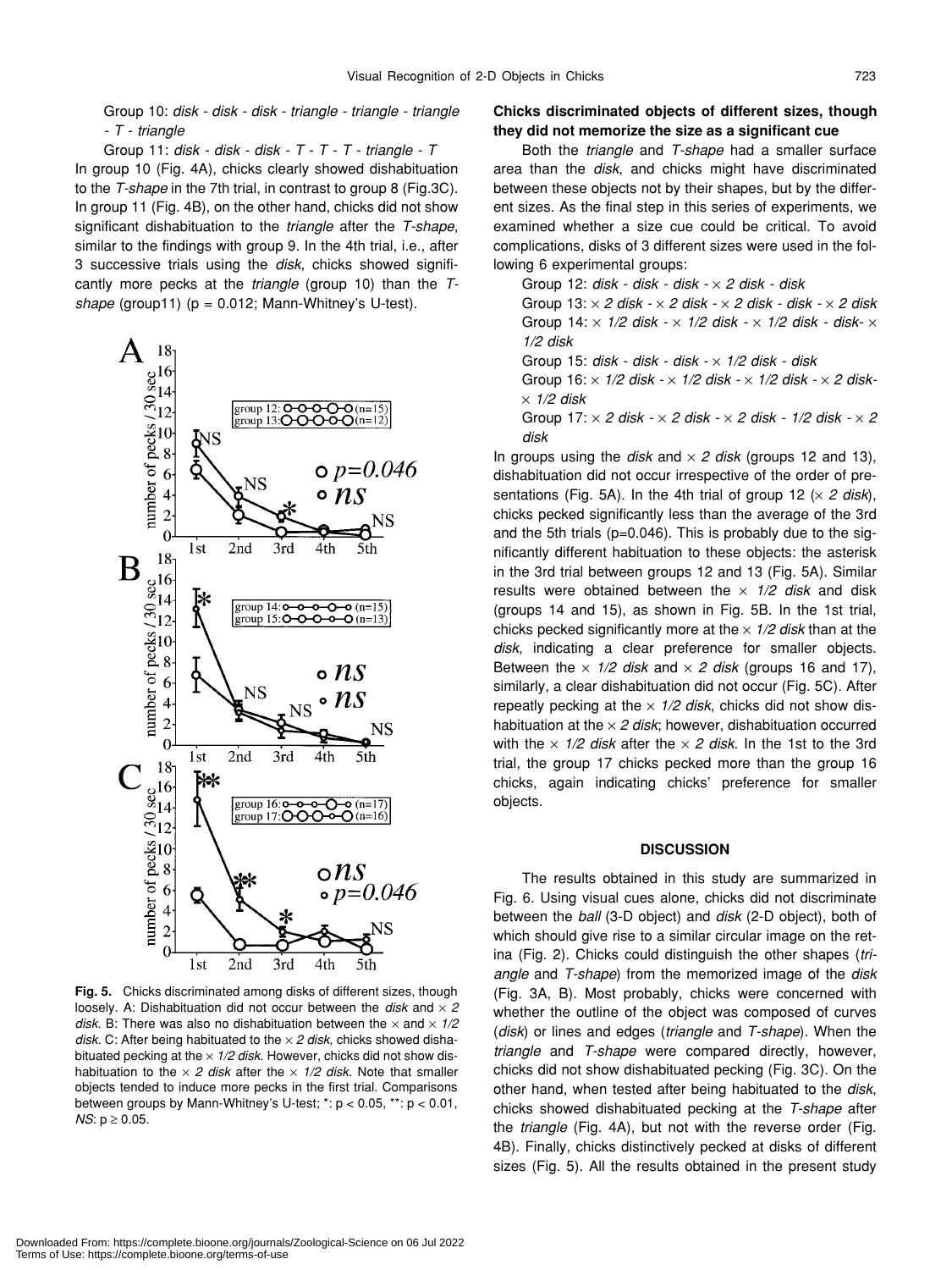



**Fig. 6.** Summary of the present experiments, schematically illustrating the visual categorization of shapes in quail chicks. Note the asymmetric generalization between the categories "curves" and "lines & edges." See text for further explanations.

basically support the findings of the previous report (Sakai *et al*. 2000), indicating that chicks' ability to recognize shapes is limited in comparison with their ability to recognize colors (Aoki *et al*. 2000). When discriminating colors, the degree of habituation accurately reflected the physical differences among colors. Furthermore, chicks discriminated green from yellow, and similarly yellow from green; color discrimination proved symmetric. As far as the pecking behavior is concerned, the color cues are much more critical than the shape cues.

# **Did chicks directly discriminate between the triangle and** *T-shape***?**

As shown in Fig. 4A, the preceding experiences of pecking at the disk affected the following discrimination between the *T-shape* and *triangle*. Without such a preceding experience, chicks did not discriminate between these shapes (Fig. 3C). The discrepancy between these two experiments (groups 8 and 10) may be interpreted in either one of the following ways. (1) After chicks learned to discriminate the *triangle* from the memorized image of the *disk*, they became more attentive to the difference in shape cues, and thus could directly discriminate the *T-shape* from the memorized image of the *triangle*. Alternatively, (2) chicks could memorize only the shape of the *disk*, and compared the two shapes (*triangle* and *T-shape*) in reference to the

memorized image of the *disk*. To the chicks' eyes, the *Tshape* might have seemed more distinctive from *disk* than the *triangle* did. Actually, the stronger dishabituation appeared with the *T-shape* than the *triangle* (4th trials in group 4 vs. group 6; 4th trials in group 11 vs. group 10), thus favoring the latter interpretation. On the other hand, we do not have any lines of evidence, independently supporting chick's ability to memorize the *triangle* shape.

Studies of filial imprinting report that chicks can memorize and discriminate between different shapes such as a box and cylinder (Horn 1985). It has also been shown that domestic chicks can be imprinted with a cardboard triangle (Regolin and Vallortigara 1995). Definitely, chicks have the capacity to memorize complex shapes, and results obtained using the imprinting paradigms are contradictory to the present results. The difference in object sizes might explain the discrepancy; the objects used in imprinting (5–20 cm) are much bigger than the objects used in this study (2–6 mm), so that chicks could memorize the shape much more easily. Alternatively, a difference in the behavioral paradigm might explain the discrepancy; chicks might form a detailed shape image of the imprinting object, but simply do not care about the shape of objects they peck at. Otherwise, the difference in the training time might explain the different results. In imprinting, chicks are usually exposed to objects for a period of 1 to 2 hr. On the other hand, chicks might stare at objects they peck at for only a few seconds to a minute.

#### **Did chicks directly discriminate between different sizes of disk?**

As shown in group 17 (Fig. 5C), chicks showed a dishabituated pecking at the × *2 disk* after being habituated to the  $\times$  1/2 disk; the size ratio was 1:4. It is also evident that chicks have an innate preference for smaller objects over larger ones (Fig. 5B, 5C). These results can be interpreted in the following two ways. (1) Chicks memorized the size of object they pecked, and discriminated among objects of different size based on the memorized size. Or, (2) Chicks behaved differently when presented with different size objects, simply because they preferred smaller objects. If the former is correct, we could expect a dishabituated pecking also at  $a \times 2$  *disk* after being habituated to  $a \times 1/2$  *disk.* However, this was not the case, and chicks failed to show a dishabituation (group 16). Although chicks may have an internal (mental) scale for measuring the size of objects, chicks do not memorize the size they measured.

#### **ACKNOWLEDGEMENTS**

We would like to thank Dr. P. Kabai (St. Istvan University, Hungary) for his critical comments. This study was supported by Grants-in-Aid for Scientific Research from the Japanese Ministry of Education, Culture, Sports, Science and Technology (#13640677), and from Takeda Science Foundation.